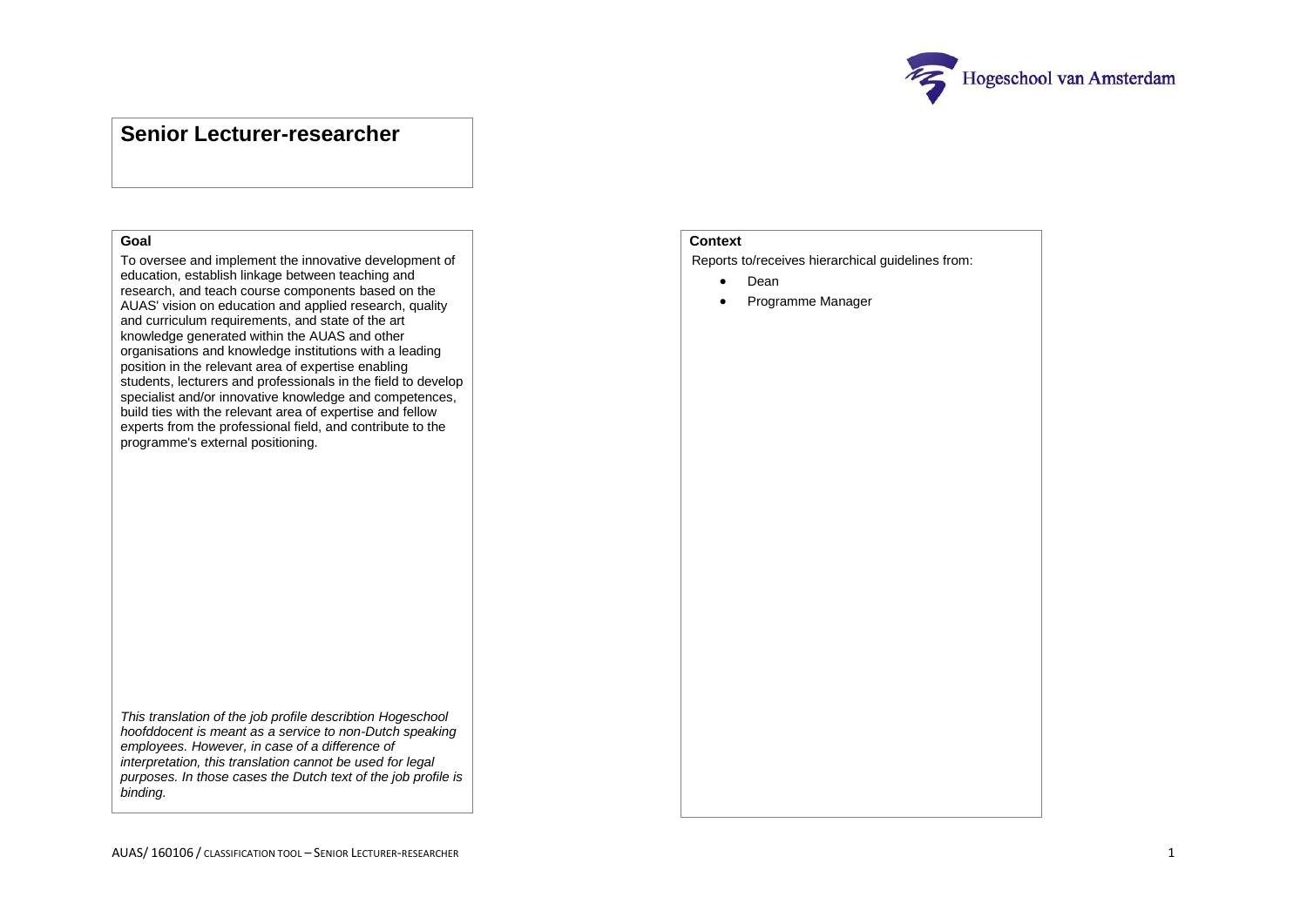

| <b>RESULT AREAS</b>                                                                                                                                                                                                                                                                                                                                                                                                                                                                                                                        |                                                                                                                                                                                                                                                                                                                                                                                                                                                 |                                                                                                                                                                                                                                                                                                                                            |                                                                                                                                                                                                                                                                                                                                                                                                                                                                                                                                                                                                                                                                                                                                                                                                                                                                                                                                                                                                                                                                                                                                                                                                                                                                                                                                                                                                                                                                                                                                                                                                                                                                                                                                                                                                                                                                                              |  |  |  |  |
|--------------------------------------------------------------------------------------------------------------------------------------------------------------------------------------------------------------------------------------------------------------------------------------------------------------------------------------------------------------------------------------------------------------------------------------------------------------------------------------------------------------------------------------------|-------------------------------------------------------------------------------------------------------------------------------------------------------------------------------------------------------------------------------------------------------------------------------------------------------------------------------------------------------------------------------------------------------------------------------------------------|--------------------------------------------------------------------------------------------------------------------------------------------------------------------------------------------------------------------------------------------------------------------------------------------------------------------------------------------|----------------------------------------------------------------------------------------------------------------------------------------------------------------------------------------------------------------------------------------------------------------------------------------------------------------------------------------------------------------------------------------------------------------------------------------------------------------------------------------------------------------------------------------------------------------------------------------------------------------------------------------------------------------------------------------------------------------------------------------------------------------------------------------------------------------------------------------------------------------------------------------------------------------------------------------------------------------------------------------------------------------------------------------------------------------------------------------------------------------------------------------------------------------------------------------------------------------------------------------------------------------------------------------------------------------------------------------------------------------------------------------------------------------------------------------------------------------------------------------------------------------------------------------------------------------------------------------------------------------------------------------------------------------------------------------------------------------------------------------------------------------------------------------------------------------------------------------------------------------------------------------------|--|--|--|--|
| <b>Main activity</b>                                                                                                                                                                                                                                                                                                                                                                                                                                                                                                                       | <b>Scope</b>                                                                                                                                                                                                                                                                                                                                                                                                                                    | <b>Result</b>                                                                                                                                                                                                                                                                                                                              | <b>Example activities</b>                                                                                                                                                                                                                                                                                                                                                                                                                                                                                                                                                                                                                                                                                                                                                                                                                                                                                                                                                                                                                                                                                                                                                                                                                                                                                                                                                                                                                                                                                                                                                                                                                                                                                                                                                                                                                                                                    |  |  |  |  |
| <b>Course development</b><br>1                                                                                                                                                                                                                                                                                                                                                                                                                                                                                                             |                                                                                                                                                                                                                                                                                                                                                                                                                                                 |                                                                                                                                                                                                                                                                                                                                            |                                                                                                                                                                                                                                                                                                                                                                                                                                                                                                                                                                                                                                                                                                                                                                                                                                                                                                                                                                                                                                                                                                                                                                                                                                                                                                                                                                                                                                                                                                                                                                                                                                                                                                                                                                                                                                                                                              |  |  |  |  |
| To ensure and implement:<br>the development and<br>innovation of new and existing<br>curricula, degree programmes<br>and learning cycles,<br>the quality of degree<br>programmes,<br>coherence between the<br>various programmes<br>(Bachelor's, Master's, minors).<br>These activities should be<br>conducted on the basis of<br>specialised theoretical and applied<br>knowledge of the field and<br>educational science, in accordance<br>with current and relevant<br>developments in the field and the<br>latest scientific insights. | Long-term faculty policy plan<br><b>Faculty Plan</b><br>Programme plan<br>Specialist, innovative and/or<br>high-quality<br>knowledge/expertise from the<br>professional field; and/or in-<br>depth knowledge of the<br>cohesion within a field of<br>knowledge or scientific<br>discipline<br><b>Accreditation frameworks</b><br>Guidelines and authorisations<br>issued by the programme<br>manager and/or professor<br>Programme testing plan | A coherent teaching and<br>assessment programme that<br>can be implemented effectively<br>and efficiently.<br>Lecturers are capable of further<br>developing, innovating,<br>evaluating and teaching course<br>components.<br>Students are capable of<br>developing their competences<br>to the level expected of novice<br>professionals. | Communicate vision on educational development and/or developments<br>in the field on the basis of current scientific insights<br>Play a leading role in the development of Bachelor's, Master's, minors<br>and excellence programmes and realisation of the research agenda in<br>labs and ateliers within the context of education and research<br>requirements formulated by the professional practice; strive to ensure<br>alignment with other professions and the professional practice<br>Initiate and provide advice on curricular innovation, and offer fellow<br>lecturers/researchers support from the perspective of your own field and<br>clear overview of the entire professional field and research arena<br>Explain the relevant frameworks in terms of objectives, curricular<br>content, didactics and design to other developers<br>Coordinate the implementation of educational development and<br>innovation, and personally contribute to the design or redesign of<br>curricula or curricular components within the context of a team or the<br>provision of feedback to colleagues<br>Initiate efforts to incorporate new insights, practices and research results<br>$\bullet$<br>into educational content, design and teaching methods<br>Ensure harmonisation with the curricula of related disciplines (multidisci-<br>plinary working methods that transcend individual programmes)<br>Ensure coordination in terms of content of the course components within<br>the degree programme<br>Supervise the writing of programme syllabi, development of teaching<br>materials and preparation of tests, assessments, examinations, etc.<br>Ensure the availability of a blended learning environment and publication<br>of teaching materials<br>Evaluate the quality of the degree programmes; participate in curriculum<br>committees, coordinate accreditations |  |  |  |  |
| $\mathbf{2}$<br><b>Teaching</b>                                                                                                                                                                                                                                                                                                                                                                                                                                                                                                            |                                                                                                                                                                                                                                                                                                                                                                                                                                                 |                                                                                                                                                                                                                                                                                                                                            |                                                                                                                                                                                                                                                                                                                                                                                                                                                                                                                                                                                                                                                                                                                                                                                                                                                                                                                                                                                                                                                                                                                                                                                                                                                                                                                                                                                                                                                                                                                                                                                                                                                                                                                                                                                                                                                                                              |  |  |  |  |
| To prepare and teach course<br>components and supervise<br>students on the basis of specialist<br>and/or innovative knowledge<br>acquired in the professional<br>practice and/or over the course of<br>scientific research.                                                                                                                                                                                                                                                                                                                | Programme plan<br>Teaching and Examination<br>Regulations and testing policy<br>Specialist and/or innovative<br>knowledge and high-quality<br>expertise from the                                                                                                                                                                                                                                                                                | Students have the opportunity<br>to develop the knowledge and<br>competences for the relevant<br>specialised and/or innovative<br>course components (with<br>complex form and content)                                                                                                                                                     | Introduce the knowledge, principles, research methods and applications<br>of the scientific discipline(s) to which the profession is related;<br>incorporate the specialist, in-depth and/or innovative scientific and/or<br>practical knowledge in course components<br>Prepare and conduct class meetings for students, support and<br>encourage students in the process of acquiring the necessary<br>knowledge and competences for their field/profession, supervise                                                                                                                                                                                                                                                                                                                                                                                                                                                                                                                                                                                                                                                                                                                                                                                                                                                                                                                                                                                                                                                                                                                                                                                                                                                                                                                                                                                                                     |  |  |  |  |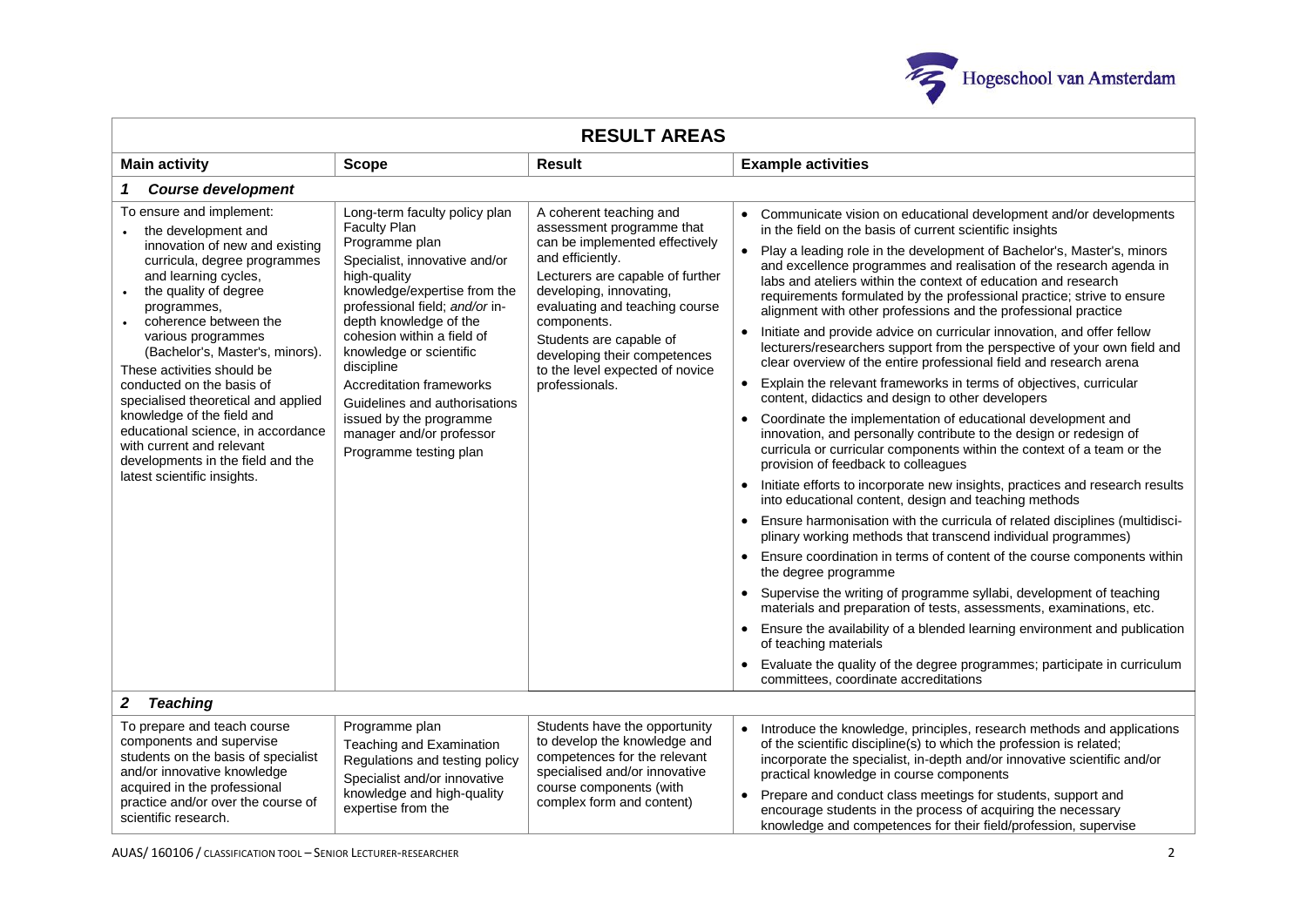

| <b>RESULT AREAS</b>                                                                                                                                                         |                                                                                                                               |                                                                                                     |                                                                                                                                                                                                                                                                                                                                                                                                                                                                                                                                                    |  |  |
|-----------------------------------------------------------------------------------------------------------------------------------------------------------------------------|-------------------------------------------------------------------------------------------------------------------------------|-----------------------------------------------------------------------------------------------------|----------------------------------------------------------------------------------------------------------------------------------------------------------------------------------------------------------------------------------------------------------------------------------------------------------------------------------------------------------------------------------------------------------------------------------------------------------------------------------------------------------------------------------------------------|--|--|
| <b>Main activity</b>                                                                                                                                                        | <b>Scope</b>                                                                                                                  | <b>Result</b>                                                                                       | <b>Example activities</b>                                                                                                                                                                                                                                                                                                                                                                                                                                                                                                                          |  |  |
|                                                                                                                                                                             | professional field and/or<br>scientific discipline                                                                            |                                                                                                     | students in the process of completing their research and thesis<br>assignments                                                                                                                                                                                                                                                                                                                                                                                                                                                                     |  |  |
|                                                                                                                                                                             | Specified student learning<br>objectives, study loads,                                                                        |                                                                                                     | Teach Master's and honours programmes<br>$\bullet$                                                                                                                                                                                                                                                                                                                                                                                                                                                                                                 |  |  |
|                                                                                                                                                                             | standards and exit<br>qualifications                                                                                          |                                                                                                     | Create a challenging learning environment and establish the conditions<br>needed to facilitate students' learning processes and stimulate self-<br>management and independent learning behaviour by applying didactic<br>methods based on modern educational technologies and demonstrating<br>your subject-specific, pedagogical, interpersonal and educational skills to<br>both students and the organisation; stimulate students to reflect on their<br>own performance by leading by example and applying knowledge of<br>effective didactics |  |  |
|                                                                                                                                                                             |                                                                                                                               |                                                                                                     | Report back on learning experiences, provide feedback, test and assess<br>$\bullet$<br>students' development and results                                                                                                                                                                                                                                                                                                                                                                                                                           |  |  |
|                                                                                                                                                                             |                                                                                                                               |                                                                                                     | Harmonise teaching activities with colleagues; reflect on the organisation<br>$\bullet$<br>of your own work and team efforts and take action to improve these<br>aspects in collaboration with colleagues where necessary                                                                                                                                                                                                                                                                                                                          |  |  |
|                                                                                                                                                                             |                                                                                                                               |                                                                                                     | Proactively manage on the basis of both (administrative and logistical)<br>processes and content, submit all administration relating to teaching and<br>the teaching organisation (including academic records) in a timely<br>fashion                                                                                                                                                                                                                                                                                                              |  |  |
| Knowledge valorisation<br>3                                                                                                                                                 |                                                                                                                               |                                                                                                     |                                                                                                                                                                                                                                                                                                                                                                                                                                                                                                                                                    |  |  |
| To contribute to the shaping of<br>internal and external opinions on<br>specialist and/or innovative<br>knowledge, serve as an internal<br>and external point of contact on | Strategic plan<br>Strategy applied by the<br>faculty, degree programme<br>and/or research programme<br>Education and research | Initiate both professional and<br>educational innovation activities<br>Degree programme positioning | Develop and maintain relationships with the national and international<br>professional field and other stakeholders, research institutions or other<br>relevant institutions; serve as a contact person for external bodies;<br>participate in various internal and external consultative structures;<br>maintain contacts with alumni                                                                                                                                                                                                             |  |  |
| matters relating to the<br>specialisation                                                                                                                                   | policy                                                                                                                        |                                                                                                     | Represent the professional field and publish and communicate research<br>results and knowledge of the field in relevant media or bodies; hold<br>lectures, presentations and workshops for both internal and external<br>audiences                                                                                                                                                                                                                                                                                                                 |  |  |
|                                                                                                                                                                             |                                                                                                                               |                                                                                                     | Identify relevant developments and potential opportunities in the area of<br>$\bullet$<br>education and research; win new assignments; initiate the development<br>of contractual activities; acquire grants; develop and maintain contacts<br>with eminent researchers and parties willing to fund research and<br>education                                                                                                                                                                                                                      |  |  |
|                                                                                                                                                                             |                                                                                                                               |                                                                                                     | Incorporate research experiences and outcomes into course<br>development and applications for the professional practice                                                                                                                                                                                                                                                                                                                                                                                                                            |  |  |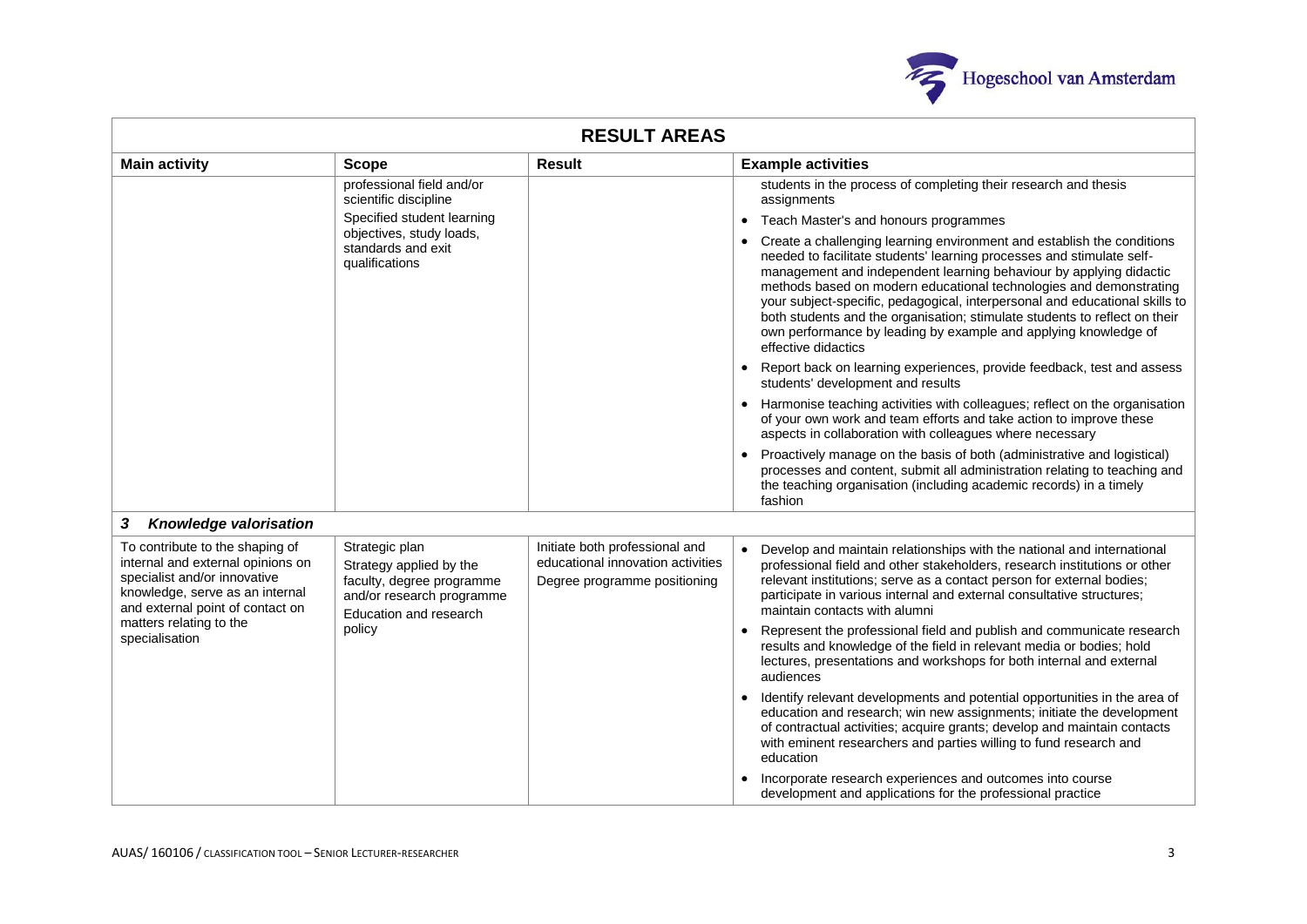

| <b>RESULT AREAS</b>                                                                                                                                                              |                                                                                                   |                                                                                                                              |                                                                                                                                                                                                                                                                                 |  |  |
|----------------------------------------------------------------------------------------------------------------------------------------------------------------------------------|---------------------------------------------------------------------------------------------------|------------------------------------------------------------------------------------------------------------------------------|---------------------------------------------------------------------------------------------------------------------------------------------------------------------------------------------------------------------------------------------------------------------------------|--|--|
| <b>Main activity</b>                                                                                                                                                             | <b>Scope</b>                                                                                      | <b>Result</b>                                                                                                                | <b>Example activities</b>                                                                                                                                                                                                                                                       |  |  |
|                                                                                                                                                                                  |                                                                                                   |                                                                                                                              | • Act as a key figure in terms of research and innovation within the own<br>organisational unit; serve as a linking pin between education, knowledge<br>centre and the professional field                                                                                       |  |  |
|                                                                                                                                                                                  |                                                                                                   |                                                                                                                              | Provide advice on the relationship between education and research<br>$\bullet$                                                                                                                                                                                                  |  |  |
|                                                                                                                                                                                  |                                                                                                   |                                                                                                                              | Supervise fellow lecturers/researchers in the process of communicating<br>$\bullet$<br>knowledge and views                                                                                                                                                                      |  |  |
| <b>Research</b><br>4                                                                                                                                                             |                                                                                                   |                                                                                                                              |                                                                                                                                                                                                                                                                                 |  |  |
| To implement the research<br>programme or components<br>thereof, conduct research<br>assignments that are characterised                                                          | Strategic plan<br>Research policy<br>Research programme                                           | Appropriate preconditions for<br>and supervision of research<br>and knowledge development<br>and the integration of research | Coordinate coherent research projects within the framework of a<br>$\bullet$<br>research programme; contribute to the design of a research programme;<br>encourage students to take part in a research programme by<br>establishing specific themes for final research projects |  |  |
| by a high level of complexity and<br>require knowledge provided by<br>other disciplines, applied research                                                                        |                                                                                                   | results in education; the<br>production and presentation of<br>quantitative and qualitative                                  | Supervise less experienced lecturers/researchers in the process of<br>$\bullet$<br>conducting research projects                                                                                                                                                                 |  |  |
| activities and harmonisation with<br>both the professional field and the                                                                                                         |                                                                                                   | research results that benefit<br>both the market and broader                                                                 | Independently conduct applied research and publish the results in<br>professional journals or other media                                                                                                                                                                       |  |  |
| curriculum.                                                                                                                                                                      |                                                                                                   | society                                                                                                                      | Apply the quality control system for research activities<br>$\bullet$                                                                                                                                                                                                           |  |  |
|                                                                                                                                                                                  |                                                                                                   |                                                                                                                              | Contribute to the publication of research results (co-authorship)<br>$\bullet$                                                                                                                                                                                                  |  |  |
| 5<br><b>Curriculum evaluation</b>                                                                                                                                                |                                                                                                   |                                                                                                                              |                                                                                                                                                                                                                                                                                 |  |  |
| To evaluate the organisation,<br>provision, quality and effectiveness<br>of education, and make proposals<br>for the potential improvement of<br>teaching methods and/or content | Defined quality criteria,<br>content and objectives for the<br>teaching and research<br>programme | Students are capable of<br>achieving the defined learning                                                                    | Take stock of and assess the curriculum or curricular components to be<br>evaluated                                                                                                                                                                                             |  |  |
|                                                                                                                                                                                  |                                                                                                   | objectives more effectively                                                                                                  | Oversee evaluation and adjustment of the curriculum<br>$\bullet$                                                                                                                                                                                                                |  |  |
|                                                                                                                                                                                  |                                                                                                   |                                                                                                                              | Conduct supplementary research in support of curricular innovation<br>$\bullet$                                                                                                                                                                                                 |  |  |
|                                                                                                                                                                                  |                                                                                                   |                                                                                                                              | Involve relevant parties from the professional field in evaluating the<br>$\bullet$<br>curriculum and ask them for advice on adjustments, where necessary                                                                                                                       |  |  |
|                                                                                                                                                                                  |                                                                                                   |                                                                                                                              | Draw up evaluation reports on the structure and implementation of (parts<br>$\bullet$<br>of) the degree programme                                                                                                                                                               |  |  |
|                                                                                                                                                                                  |                                                                                                   |                                                                                                                              | Provide information to assessment committees<br>$\bullet$                                                                                                                                                                                                                       |  |  |
| <b>Test development</b><br>6                                                                                                                                                     |                                                                                                   |                                                                                                                              |                                                                                                                                                                                                                                                                                 |  |  |
| To organise and oversee the<br>development of formative tests and                                                                                                                | Teaching and Examination<br>Regulations                                                           | Tests and assessments meet<br>applicable assessment criteria in<br>terms of validity and reliability,                        | Manage test development activities within a degree programme;<br>harmonise methods and approaches with lecturers                                                                                                                                                                |  |  |
| summative assessments, and<br>contribute to the development of                                                                                                                   | Testing policies<br>Testing cycle                                                                 | and accurately reflect the phases<br>of the relevant competences and<br>quality requirements for student                     | Evaluate existing testing methods, adjust existing formative tests and                                                                                                                                                                                                          |  |  |
| testing policy                                                                                                                                                                   | Defined standards for the                                                                         |                                                                                                                              | summative examinations and prepare new ones<br>Participate in internal working groups and discussions on teaching                                                                                                                                                               |  |  |
|                                                                                                                                                                                  | course component and<br>research programme                                                        | education and research                                                                                                       | evaluations; contribute to evaluation reports                                                                                                                                                                                                                                   |  |  |

AUAS/ 160106 / CLASSIFICATION TOOL – SENIOR LECTURER-RESEARCHER 4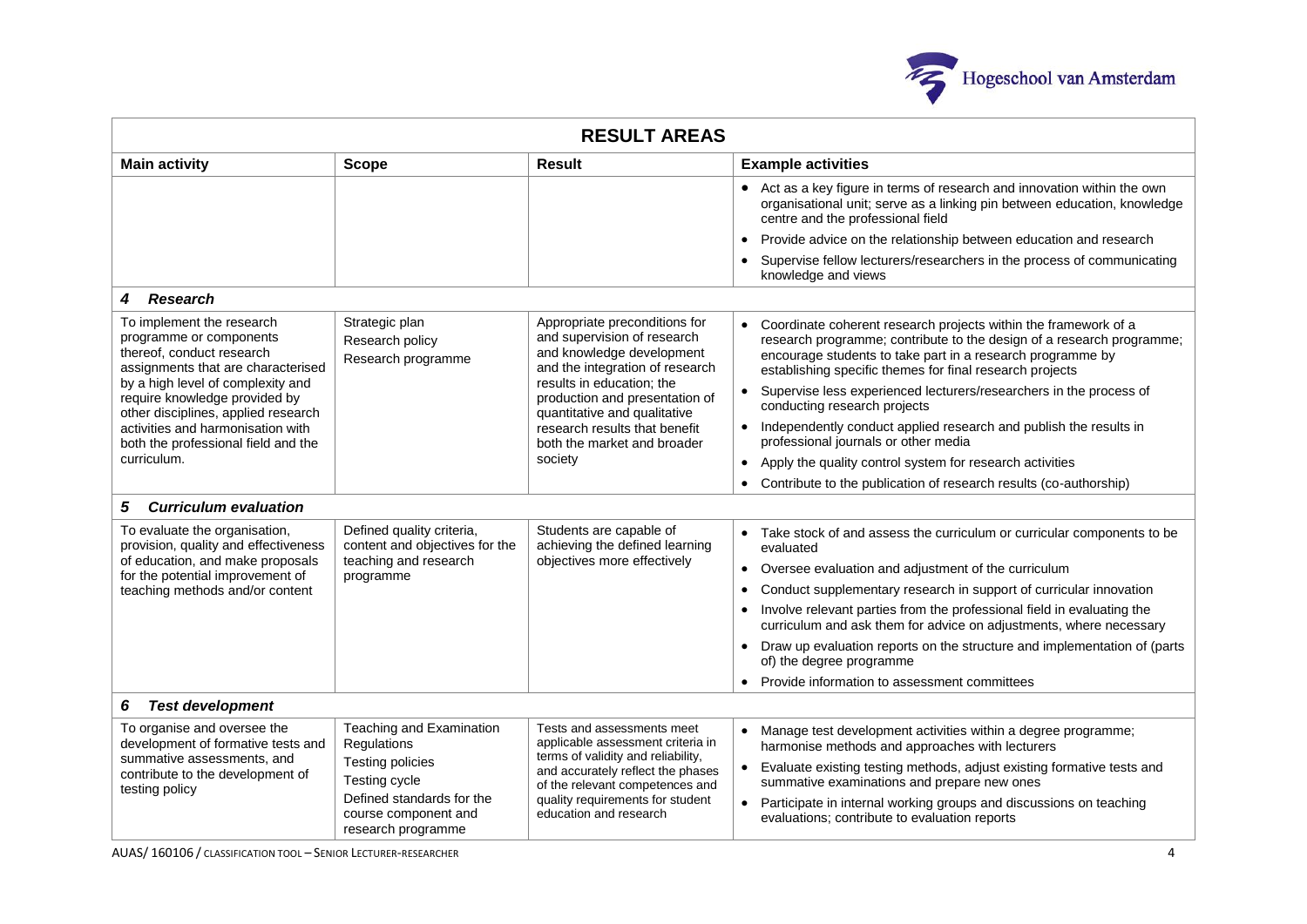

| <b>RESULT AREAS</b>                                                                                                                                                                                                                                                                                                                |                                                                                  |                                                                                                                                                                                                                                                                |                                                                                                                                                                                                                                                                                                                                                                                                                                                                                                                                                                                                                                                                            |  |  |  |
|------------------------------------------------------------------------------------------------------------------------------------------------------------------------------------------------------------------------------------------------------------------------------------------------------------------------------------|----------------------------------------------------------------------------------|----------------------------------------------------------------------------------------------------------------------------------------------------------------------------------------------------------------------------------------------------------------|----------------------------------------------------------------------------------------------------------------------------------------------------------------------------------------------------------------------------------------------------------------------------------------------------------------------------------------------------------------------------------------------------------------------------------------------------------------------------------------------------------------------------------------------------------------------------------------------------------------------------------------------------------------------------|--|--|--|
| <b>Main activity</b>                                                                                                                                                                                                                                                                                                               | <b>Scope</b>                                                                     | <b>Result</b>                                                                                                                                                                                                                                                  | <b>Example activities</b>                                                                                                                                                                                                                                                                                                                                                                                                                                                                                                                                                                                                                                                  |  |  |  |
| 7 Professionalisation of lecturers                                                                                                                                                                                                                                                                                                 |                                                                                  |                                                                                                                                                                                                                                                                |                                                                                                                                                                                                                                                                                                                                                                                                                                                                                                                                                                                                                                                                            |  |  |  |
| To improve lecturers' research<br>skills and organise<br>professionalisation activities in the<br>area of knowledge innovations and<br>professional innovations on their<br>behalf                                                                                                                                                 | Education and research<br>policy<br>The institution's HRM policy                 | Lecturers are capable of<br>conducting innovative applied<br>research and integrating the<br>results into their teaching                                                                                                                                       | Develop and provide training courses, workshops and presentations on<br>both research methods and scientific orientation and the own field<br>Supervise doctoral candidates<br>Inform lecturers about current issues and developments<br>Coach, supervise and manage employees over the course of complex<br>research projects                                                                                                                                                                                                                                                                                                                                             |  |  |  |
| <b>Coordination of work (variant)</b><br>8                                                                                                                                                                                                                                                                                         |                                                                                  |                                                                                                                                                                                                                                                                |                                                                                                                                                                                                                                                                                                                                                                                                                                                                                                                                                                                                                                                                            |  |  |  |
| To coordinate basic and complex<br>substantive and/or organisational<br>activities and/or supervise and<br>assess fellow<br>lecturers/researchers' performance<br>of teaching and/or research<br>activities                                                                                                                        | Assigned powers and<br>guidelines                                                | Teaching and/or research<br>activities are conducted in an<br>efficient, effective and<br>qualitative manner, and/or<br>lecturers are capable of<br>developing the necessary<br>competences in accordance<br>with applicable educational<br>quality standards. | Lead one or more research groups<br>$\bullet$<br>Harmonise substantive/organisational processes with other<br>stakeholders, taking into account the various relevant perspectives and<br>interests<br>Inform lecturers of the objectives and results to be achieved<br>$\bullet$<br>Organise activities at team/project level; establish and lead project<br>teams and teams working to implement educational innovations and/or<br>conduct research<br>Coordinate complex activities within a teaching/research area, and<br>$\bullet$<br>provide coaching to lecturers/researchers<br>Design and document educational processes and transfer knowledge on<br>this aspect |  |  |  |
| 9<br><b>Project management (variant)</b>                                                                                                                                                                                                                                                                                           |                                                                                  |                                                                                                                                                                                                                                                                |                                                                                                                                                                                                                                                                                                                                                                                                                                                                                                                                                                                                                                                                            |  |  |  |
| To initiate, implement, monitor and<br>deliver innovative, multidisciplinary<br>projects relating to students,<br>education and/or research;<br>activities include formulating the<br>project definition and designing the<br>project organisation, as well as the<br>management of internal project<br>staff and/or third parties | Assigned powers and<br>guidelines<br>Project plan<br>Client demands/requirements | The set project targets are<br>realised within the applicable<br>frameworks for costs, quality,<br>time, organisation and<br>communications, resulting in<br>innovation of the teaching<br>and/or research practice                                            | Acquire new assignments (including 2nd and 3rd flow of funds)<br>Formulate targets, definitions, schedule of requirements and<br>plan/approach for the project<br>Ensure implementation of the project plan and prepare periodic reports<br>in collaboration with project support staff<br>Monitor and facilitate the coherence between various interrelated<br>projects<br>Ensure adequate supervision and staffing of the project team                                                                                                                                                                                                                                   |  |  |  |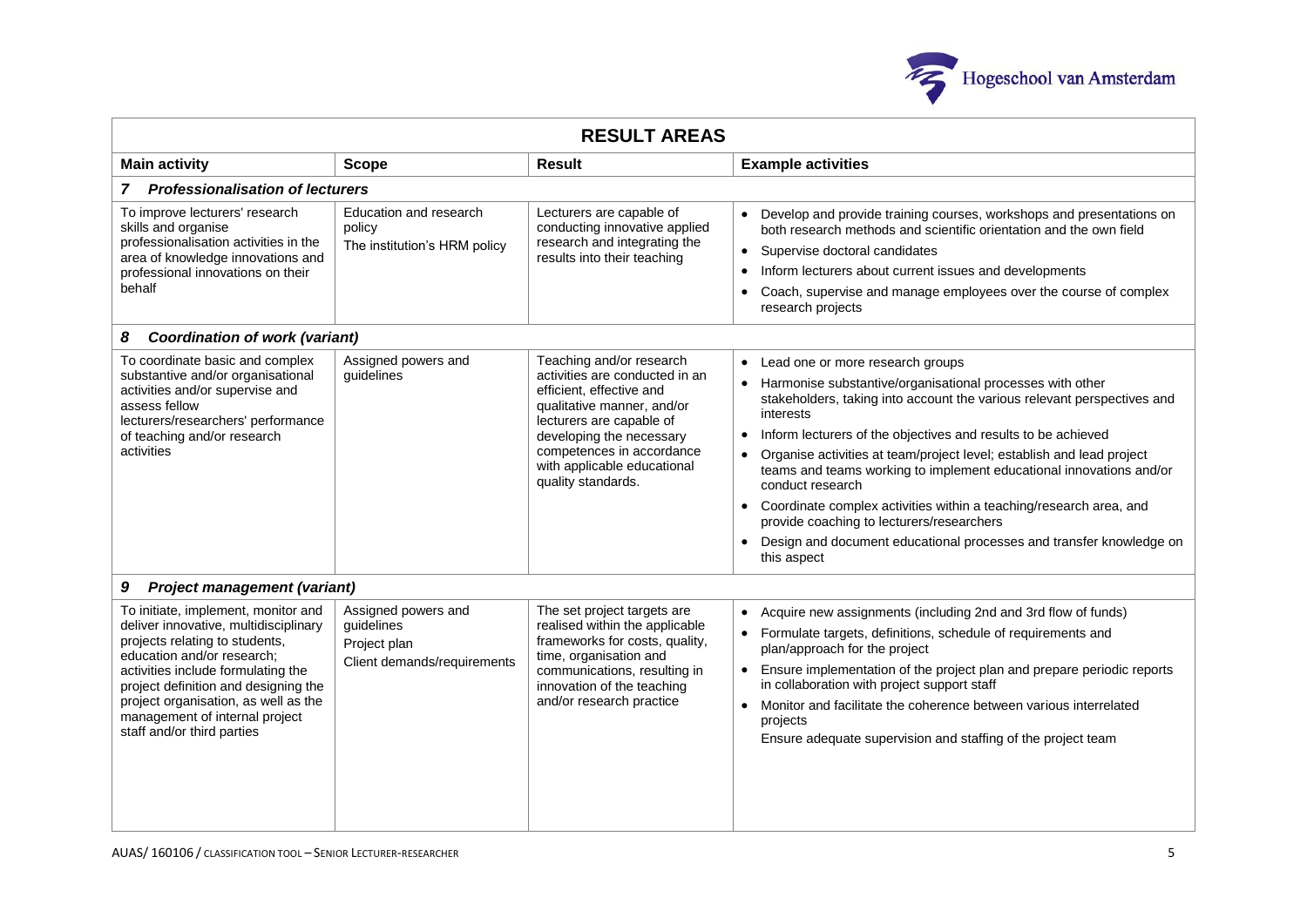

| <b>RESULT AREAS</b>                                                                                            |                                                                                                                                   |                                                                                                                                                                            |                                                                                                                                                                                                                                                                                                                                                                                                                                                                                                                                                                                                                                |  |  |
|----------------------------------------------------------------------------------------------------------------|-----------------------------------------------------------------------------------------------------------------------------------|----------------------------------------------------------------------------------------------------------------------------------------------------------------------------|--------------------------------------------------------------------------------------------------------------------------------------------------------------------------------------------------------------------------------------------------------------------------------------------------------------------------------------------------------------------------------------------------------------------------------------------------------------------------------------------------------------------------------------------------------------------------------------------------------------------------------|--|--|
| <b>Main activity</b>                                                                                           | <b>Scope</b>                                                                                                                      | Result                                                                                                                                                                     | <b>Example activities</b>                                                                                                                                                                                                                                                                                                                                                                                                                                                                                                                                                                                                      |  |  |
| 10 Functional supervision (variant)                                                                            |                                                                                                                                   |                                                                                                                                                                            |                                                                                                                                                                                                                                                                                                                                                                                                                                                                                                                                                                                                                                |  |  |
| To provide functional supervision<br>to department staff                                                       | <b>Faculty Plan</b><br>Institutional HRM policies<br>Assigned powers and<br>quidelines                                            | Work is performed more<br>effectively, efficiently and<br>according to higher quality<br>standards                                                                         | Provide advice on the recruitment and selection of staff members<br>$\bullet$<br>Conduct annual consultations and career interviews with employees,<br>$\bullet$<br>provide input for the assessment of lecturers/researchers, support the<br>programme manager during assessment interviews<br>Issue assignments and instructions to employees and monitor the<br>$\bullet$<br>progress and quality of execution<br>Develop employees' talents and assist in their further<br>$\bullet$<br>professionalisation; take stock of the requisite expertise, and formulate<br>proposals in relation to the professionalisation plan |  |  |
| <b>Quality assurance (variant)</b><br>11                                                                       |                                                                                                                                   |                                                                                                                                                                            |                                                                                                                                                                                                                                                                                                                                                                                                                                                                                                                                                                                                                                |  |  |
| To apply and maintain quality<br>assurance systems and the quality<br>requirements set out therein             | Existing and approved quality<br>systems                                                                                          | Assessments are conducted.<br>potential educational<br>improvements are identified<br>and implemented                                                                      | Identify and take stock of bottlenecks<br>$\bullet$<br>Capitalise on opportunities for improvement<br>$\bullet$<br>Provide advice on development and implementation systems<br>$\bullet$<br>Contribute to the development and improvement of quality assurance<br>$\bullet$<br>systems                                                                                                                                                                                                                                                                                                                                         |  |  |
| 12 Policy development (variant)                                                                                |                                                                                                                                   |                                                                                                                                                                            |                                                                                                                                                                                                                                                                                                                                                                                                                                                                                                                                                                                                                                |  |  |
| To develop, implement, evaluate<br>and adjust innovative policies on<br>students, education and/or<br>research | Strategic plan<br>Administrative and<br>organisational guidelines<br>Procedures and guidelines<br><b>Accreditation frameworks</b> | Appropriate and efficient<br>policies are formulated and<br>implemented in an innovative<br>manner, resulting in innovation<br>of the teaching and/or research<br>practice | Gather, interpret, process and provide information on relevant<br>$\bullet$<br>developments<br>Prepare policy recommendations<br>Help to facilitate the implementation of formulated policies within the<br>institution or parts thereof<br>Advise and support stakeholders and parties concerned within the<br>$\bullet$<br>institution or parts thereof<br>Evaluate the implemented policies and adjust where necessary<br>$\bullet$                                                                                                                                                                                         |  |  |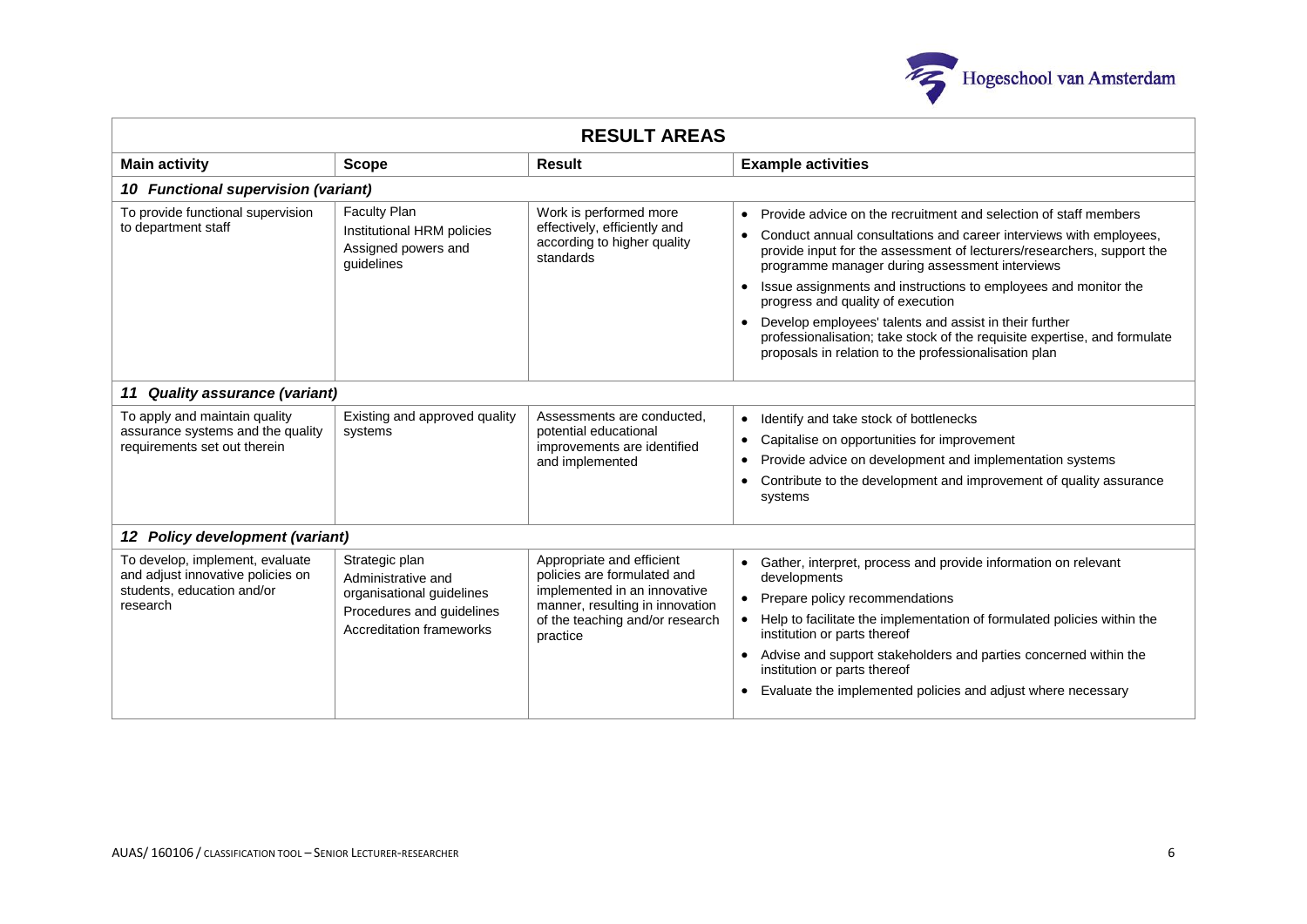

## **Classification criteria for Senior Lecturer-researcher**

| Job level                                 | Senior Lecturer-researcher 1                                                                                                                                                                                                                                                                                                                                                                                                                                                                                                                                                                   | <b>Senior Lecturer-researcher 2</b> |  |  |  |  |
|-------------------------------------------|------------------------------------------------------------------------------------------------------------------------------------------------------------------------------------------------------------------------------------------------------------------------------------------------------------------------------------------------------------------------------------------------------------------------------------------------------------------------------------------------------------------------------------------------------------------------------------------------|-------------------------------------|--|--|--|--|
| <b>Classification</b><br>criteria         | (scale 14)                                                                                                                                                                                                                                                                                                                                                                                                                                                                                                                                                                                     | (scale 13)                          |  |  |  |  |
| <b>Course development</b>                 | Initiates and oversees the development of new degree programmes on the basis of specialised theoretical and applied knowledge of the field and<br>educational science, in accordance with current and relevant developments in the field / broader society / ICT sector / labour market and the latest<br>scientific insights.                                                                                                                                                                                                                                                                 |                                     |  |  |  |  |
|                                           | Ensures harmonisation with the curricula of related disciplines; multidisciplinary working methods transcending individual programmes.                                                                                                                                                                                                                                                                                                                                                                                                                                                         |                                     |  |  |  |  |
|                                           | mandatory                                                                                                                                                                                                                                                                                                                                                                                                                                                                                                                                                                                      | mandatory                           |  |  |  |  |
| Knowledge development<br>and valorisation | Contributes to teaching and research relevant to the internal and external positioning and continuity/growth of the own organisational unit.<br>Represents the degree programme and/or knowledge centre, both internally and externally, by holding lectures at conferences, seminars and congresses<br>and/or holding presentations, workshops, etc. at external organisations and internal and external events.<br>Regularly publishes on his/her own discipline in professional and scientific journals; ensures that these articles are published in various media and<br>knowledge banks. |                                     |  |  |  |  |
|                                           | mandatory                                                                                                                                                                                                                                                                                                                                                                                                                                                                                                                                                                                      | mandatory                           |  |  |  |  |
| <b>Teaching</b>                           | Teaches complex course components (preferably at Master's programmes, excellence and honours programmes, including the supervision and<br>assessment of students) that are directly related to the professional field and require in-depth knowledge of the cohesion within a field of knowledge<br>and/or highly specialist knowledge of the professional field and/or scientific research (as evidenced by a completed doctoral programme).                                                                                                                                                  |                                     |  |  |  |  |
|                                           | mandatory for Teaching & Research variant<br>mandatory for Teaching variant with coordination and commerce                                                                                                                                                                                                                                                                                                                                                                                                                                                                                     | mandatory for Teaching variant      |  |  |  |  |
| Research                                  | Coordinates the execution of complex, long-term interdisciplinary research assignments. Supervises the research group in collaboration with several<br>researchers or lecturer-researchers. Ensures availability of the necessary financial resources and staff.<br>and/or:<br>Independently conducts complex applied research relating to multiple curricular lines of research.                                                                                                                                                                                                              |                                     |  |  |  |  |
|                                           | mandatory for Teaching & Research variant<br>mandatory for Research variant with coordination and commerce                                                                                                                                                                                                                                                                                                                                                                                                                                                                                     | mandatory for Research variant      |  |  |  |  |

-*\* To be applied at the discretion of the Executive Board*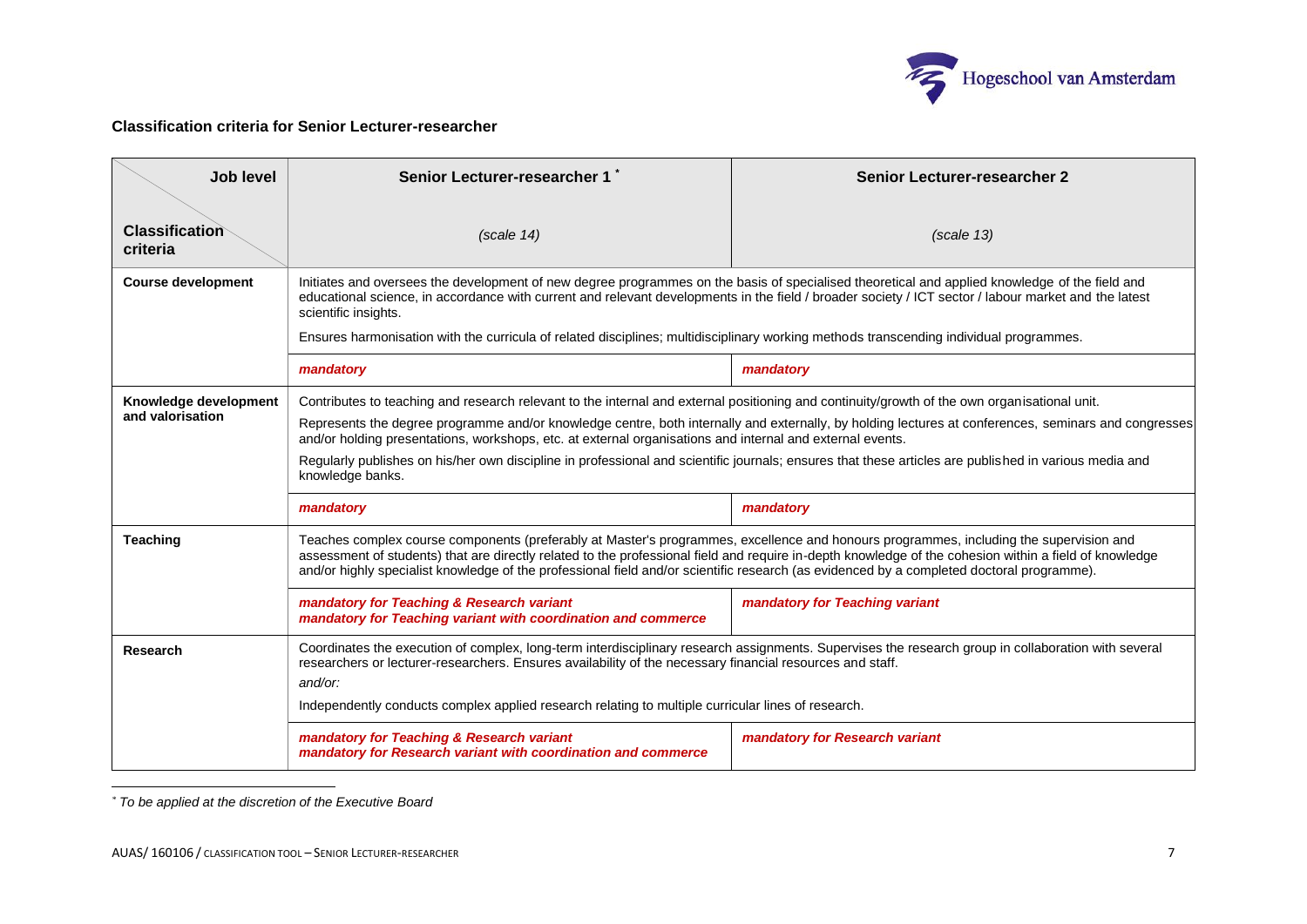

| <b>Contractual activities</b> | Significantly contributes to the management of relationships with experts. Analyses developments affecting existing and potential external market parties.<br>Consults with potential clients to discuss the opportunities and conditions for complex future products with broad social relevance<br>and/or:<br>Significantly contributes to the acquisition of funds from the 2nd and 3rd flow of funds. Maintains contacts with external parties/potential clients in order to<br>exchange information and views and generate support for a – yet to be developed – complex range of courses on socially relevant issues. |                                                                                                                                                                                                                                                                                                                                                                                                     |  |  |  |  |
|-------------------------------|-----------------------------------------------------------------------------------------------------------------------------------------------------------------------------------------------------------------------------------------------------------------------------------------------------------------------------------------------------------------------------------------------------------------------------------------------------------------------------------------------------------------------------------------------------------------------------------------------------------------------------|-----------------------------------------------------------------------------------------------------------------------------------------------------------------------------------------------------------------------------------------------------------------------------------------------------------------------------------------------------------------------------------------------------|--|--|--|--|
|                               | mandatory for Teaching variant with coordination and commerce<br>mandatory for Research variant with coordination and commerce<br>optional for Teaching and Research variant                                                                                                                                                                                                                                                                                                                                                                                                                                                | variant                                                                                                                                                                                                                                                                                                                                                                                             |  |  |  |  |
| <b>Work coordination</b>      | and/or:<br>and/or:<br>Provides functional supervision to department staff.                                                                                                                                                                                                                                                                                                                                                                                                                                                                                                                                                  | Coordinates complex substantive and organisational teaching and research activities in order to ensure harmonisation with curricula and the professional<br>field, and coaches and supervises lecturers/researchers working to conduct research and/or teaching activities.<br>Establishes project teams capable of implementing educational innovations and improvements, and manages these teams. |  |  |  |  |
|                               | mandatory for Teaching variant with coordination and commerce<br>mandatory for Research variant with coordination and commerce<br>optional for Teaching and Research variant                                                                                                                                                                                                                                                                                                                                                                                                                                                | variant                                                                                                                                                                                                                                                                                                                                                                                             |  |  |  |  |

## **Ranking rules Senior lecturer-researcher** *(see visual representation of classification criteria in the table below)*

Senior Lecturer-researcher 1 will apply if *at least* **five of the six** criteria as described under Senior Lecturer-researcher 1 have been met, at the discretion of the Executive Board. The applicable criteria will depend on the relevant job variant:

• Teaching & Research variant

Senior Lecturer-researcher 1 will apply if *at least* **all four Course development**, **Knowledge development and valorisation, Teaching** and **Research** criteria supplemented with *at least* **one of the other two criteria** as described for this variant at job level 1 have been met.

or:

• Teaching variant with coordination and commerce

Senior Lecturer-researcher 1 will apply if *at least* **all five Course development**, **Knowledge development and valorisation, Teaching, Contractual activities** and **Work coordination** criteria as described for this variant at job level 1 have been met.

or:

• Research variant with coordination and commerce:

Senior Lecturer-researcher 1 will apply if *at least* **all five Course development**, **Knowledge development and valorisation, Research, Contractual activities** and **Work coordination** criteria as described for this variant at job level 1 have been met.